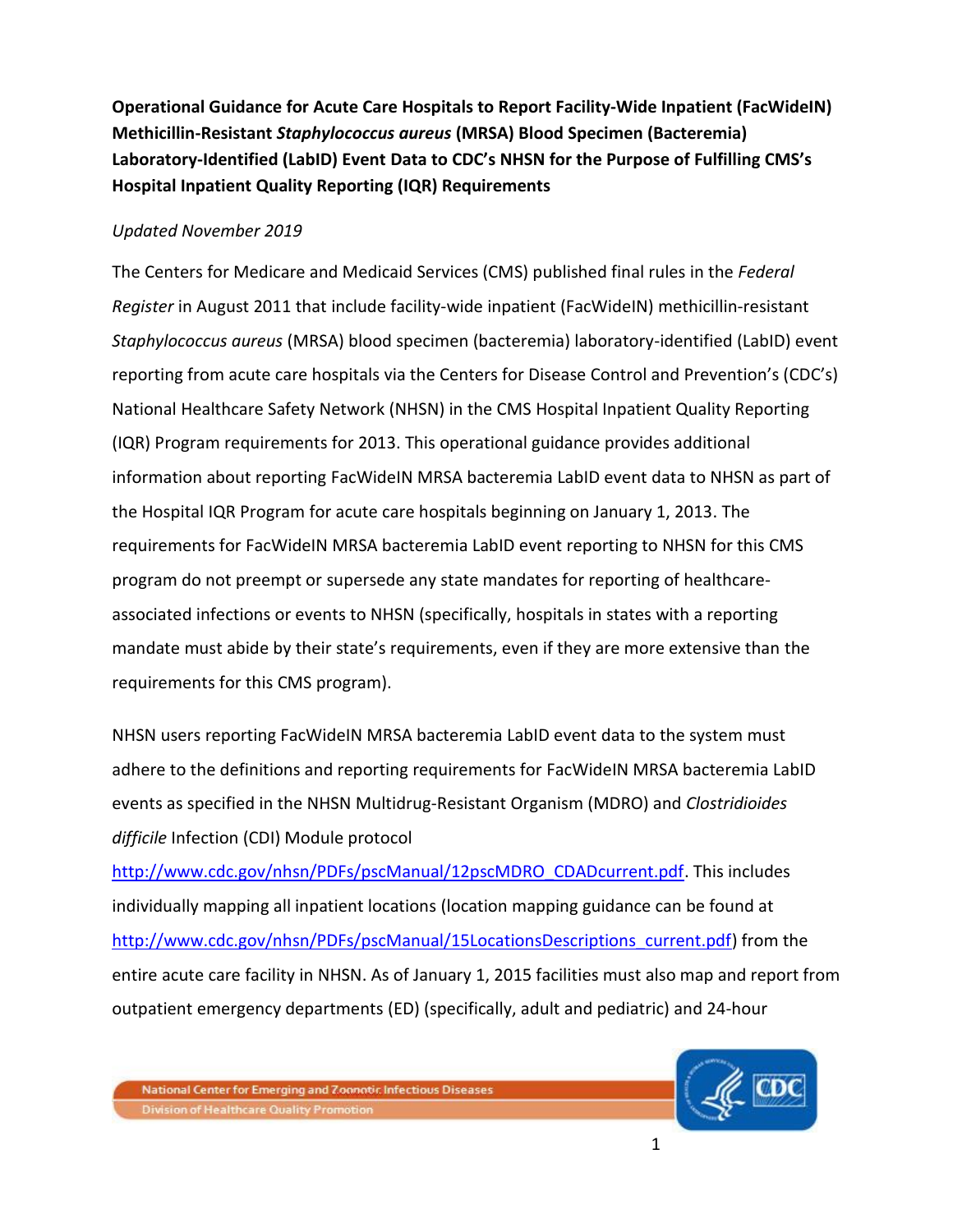observation locations. Facilities will report a single monthly FacWideIN denominator summed for all inpatient locations (total facility patient days and total facility admissions), as well as separate denominators to capture ED and 24-hour observation location(s) encounters for each mapped location. Additionally, as of January 1, 2015 facilities are required to exclude and indicate that inpatient rehabilitation facilities (IRFs) and inpatient psychiatric facilities (IPFs) locations that have CMS Certification Numbers (CCNs) that are different from the acute care facility (even if only different by a single letter in the  $3<sup>rd</sup>$  position) have been removed from monthly FacWideIN denominator counts (patient days and admissions).

Facilities will continue to report all MRSA blood specimen LabID events, which are defined as *Staphylococcus aureus* cultured from a blood specimen obtained for clinical decision making purposes (specifically, no surveillance cultures) that tests oxacillin-, cefoxitin-, or methicillinresistant by standard susceptibility test methods, or by a lab test that is FDA-approved for MRSA detection from isolated colonies, or by methods that provide a positive result by any FDA-approved test for MRSA detection from the specimen source, from a patient in a specific inpatient, ED, or 24-hour observation location having no previous like specimen identified from a laboratory result from that patient in that location in the previous 14 days. Please see the MDRO/CDI Module protocol for more detailed guidance on MRSA blood specimen LabID event reporting.

Acute care hospitals must report MRSA bacteremia LabID events from inpatient, ED, and 24 hour observation locations with a specimen collection date on or after January 1, 2015 and associated facility-wide inpatient (excluding units with separate CCNs), outpatient ED, and 24 hour observation denominator data starting on January 1, 2015.

Monthly reporting plans must be created or updated in NHSN to include FacWideIN, ED, and 24-hour observation location MRSA blood specimen LabID events, specifically, FacWideIN MRSA blood specimen LabID event surveillance must be in the monthly reporting plans ("inplan") in order for data to be shared with CMS. Mapped active ED and 24-hour observation locations will be automatically populated on the monthly reporting plan if FacWideIN MRSA



National Center for Emerging and Zoonotic Infectious Diseases **Division of Healthcare Quality Promotion**